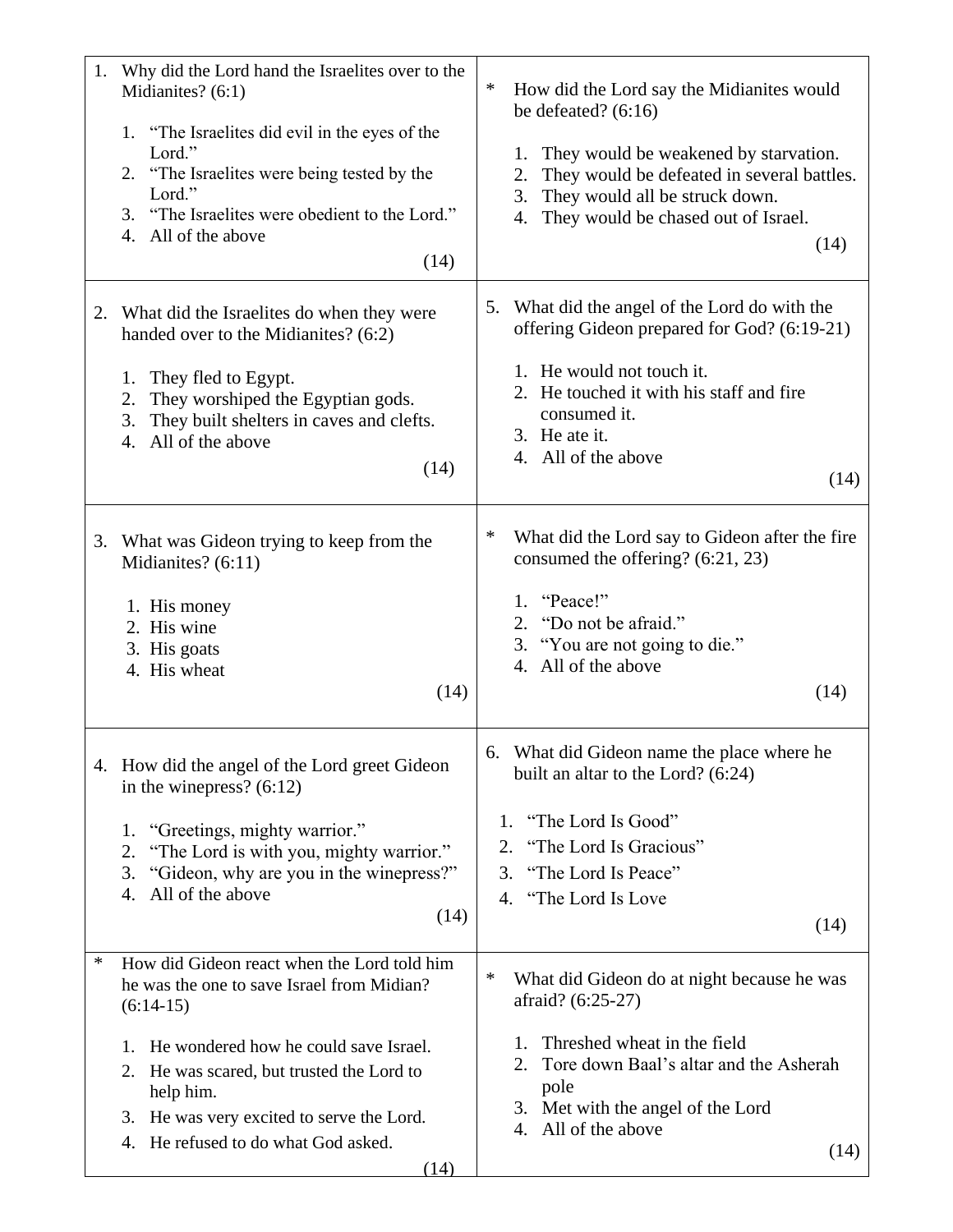| ∗<br>How did the Lord say the Midianites would<br>be defeated? $(6:16)$<br>They would be weakened by starvation.<br>1.<br>They would be defeated in several battles.<br>2.<br>They would all be struck down.<br>3.<br>They would be chased out of Israel.<br>4.<br>(14) | Why did the Lord hand the Israelites over to the<br>1.<br>Midianites? (6:1)<br>1. "The Israelites did evil in the eyes of the<br>Lord."<br>2. "The Israelites were being tested by the<br>Lord."<br>3. "The Israelites were obedient to the Lord."<br>4. All of the above<br>(14)                                    |
|-------------------------------------------------------------------------------------------------------------------------------------------------------------------------------------------------------------------------------------------------------------------------|----------------------------------------------------------------------------------------------------------------------------------------------------------------------------------------------------------------------------------------------------------------------------------------------------------------------|
| 5. What did the angel of the Lord do with the<br>offering Gideon prepared for God? (6:19-21)<br>1. He would not touch it.<br>2. He touched it with his staff and fire<br>consumed it.<br>3. He ate it.<br>4. All of the above<br>(14)                                   | 2. What did the Israelites do when they were<br>handed over to the Midianites? (6:2)<br>They fled to Egypt.<br>1.<br>They worshiped the Egyptian gods.<br>2.<br>They built shelters in caves and clefts.<br>3.<br>4. All of the above<br>(14)                                                                        |
| ∗<br>What did the Lord say to Gideon after the fire<br>consumed the offering? (6:21, 23)<br>"Peace!"<br>1.<br>2. "Do not be afraid."<br>3. "You are not going to die."<br>4. All of the above<br>(14)                                                                   | 3. What was Gideon trying to keep from the<br>Midianites? (6:11)<br>1. His money<br>2. His wine<br>3. His goats<br>4. His wheat<br>(14)                                                                                                                                                                              |
| 6. What did Gideon name the place where he<br>built an altar to the Lord? (6:24)<br>"The Lord Is Good"<br>1.<br>"The Lord Is Gracious"<br>2.<br>3. "The Lord Is Peace"<br>4. "The Lord Is Love<br>(14)                                                                  | 4. How did the angel of the Lord greet Gideon<br>in the winepress? $(6:12)$<br>1. "Greetings, mighty warrior."<br>2. "The Lord is with you, mighty<br>warrior."<br>3. "Gideon, why are you in the winepress?"<br>4. All of the above<br>(14)                                                                         |
| ∗<br>What did Gideon do at night because he was<br>afraid? (6:25-27)<br>Threshed wheat in the field<br>1.<br>2. Tore down Baal's altar and the<br><b>Asherah pole</b><br>3. Met with the angel of the Lord<br>4. All of the above<br>(14)                               | $\ast$<br>How did Gideon react when the Lord told him<br>he was the one to save Israel from Midian?<br>$(6:14-15)$<br>1. He wondered how he could save Israel.<br>2. He was scared, but trusted the Lord to<br>help him.<br>3. He was very excited to serve the Lord.<br>4. He refused to do what God asked.<br>(14) |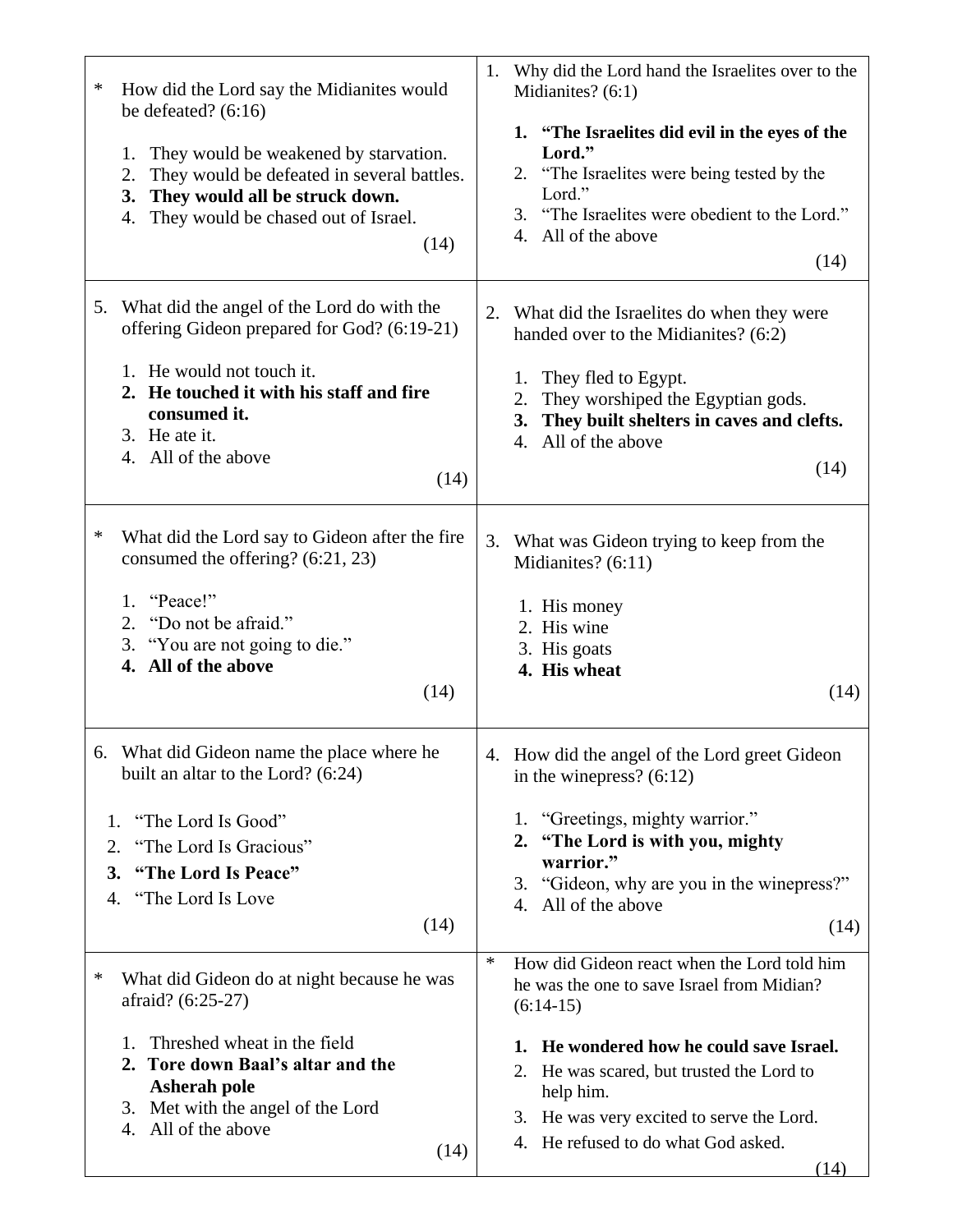| 7. | Why did the townspeople say that Gideon must<br>die? $(6:30)$                                                                                                                                                                                                                      | 8.<br>Did God answer the two signs Gideon asked<br>for? $(6:36-40)$                                                                                                                                                                                                                                                                                                                                                                                 |
|----|------------------------------------------------------------------------------------------------------------------------------------------------------------------------------------------------------------------------------------------------------------------------------------|-----------------------------------------------------------------------------------------------------------------------------------------------------------------------------------------------------------------------------------------------------------------------------------------------------------------------------------------------------------------------------------------------------------------------------------------------------|
|    | They heard that the angel of the Lord<br>1.<br>appeared to Gideon.<br>2. He tore down Baal's altar and the Asherah<br>pole.<br>3. It was illegal to thresh wheat in the<br>field.<br>4. He said Baal was a false god.<br>(14)                                                      | 1. God answered both of the signs.<br>God didn't answer either of the signs.<br>2.<br>God only answered the first sign.<br>3.<br>4. God only answered the second sign.<br>(14)                                                                                                                                                                                                                                                                      |
| ∗  | What did Joash say Baal could do if he was<br>really a god? $(6:31)$<br>Rebuild his altar<br>1.<br>Defend himself<br>2.<br>3.<br>Figure out who tore down his altar<br>All of the above<br>4.<br>(14)                                                                              | $\ast$<br>Finish this verse: "The Lord your God is with you,<br>the Mighty Warrior who saves. He will take great<br>delight in you; in his love he will" (Zephaniah 3:17)<br>1. "no longer rebuke you, but will rejoice over<br>you with singing."<br>"protect you from the enemy and love you<br>2.<br>with His whole heart."<br>"treat you with kindness and show love to<br>3.<br>you."<br>"rejoice over you and provide for you."<br>4.<br>(14) |
| ∗  | What did Gideon use to ask God for a sign?<br>(6:37)<br>A bowl of water<br>1.<br>A wool fleece<br>2.<br>3.<br>A bag of wheat<br>All of the above<br>4.<br>(14)                                                                                                                     |                                                                                                                                                                                                                                                                                                                                                                                                                                                     |
| ∗  | What was the first sign Gideon asked for?<br>$(6:36-37)$<br>The fleece would have dew on it and the<br>1.<br>ground would be dry.<br>2. Only the ground would have dew on it.<br>3.<br>The fleece would disappear.<br>The Lord would appear where the fleece<br>4.<br>was.<br>(14) |                                                                                                                                                                                                                                                                                                                                                                                                                                                     |
| ∗  | What was the second sign Gideon asked for?<br>$(6:39-40)$<br>The fleece would be dry, but the ground<br>1.<br>would be covered with dew.<br>The Lord would appear where the fleece<br>2.<br>was.<br>The fleece would disappear.<br>3.<br>More fleece would appear.<br>4.<br>(14)   |                                                                                                                                                                                                                                                                                                                                                                                                                                                     |